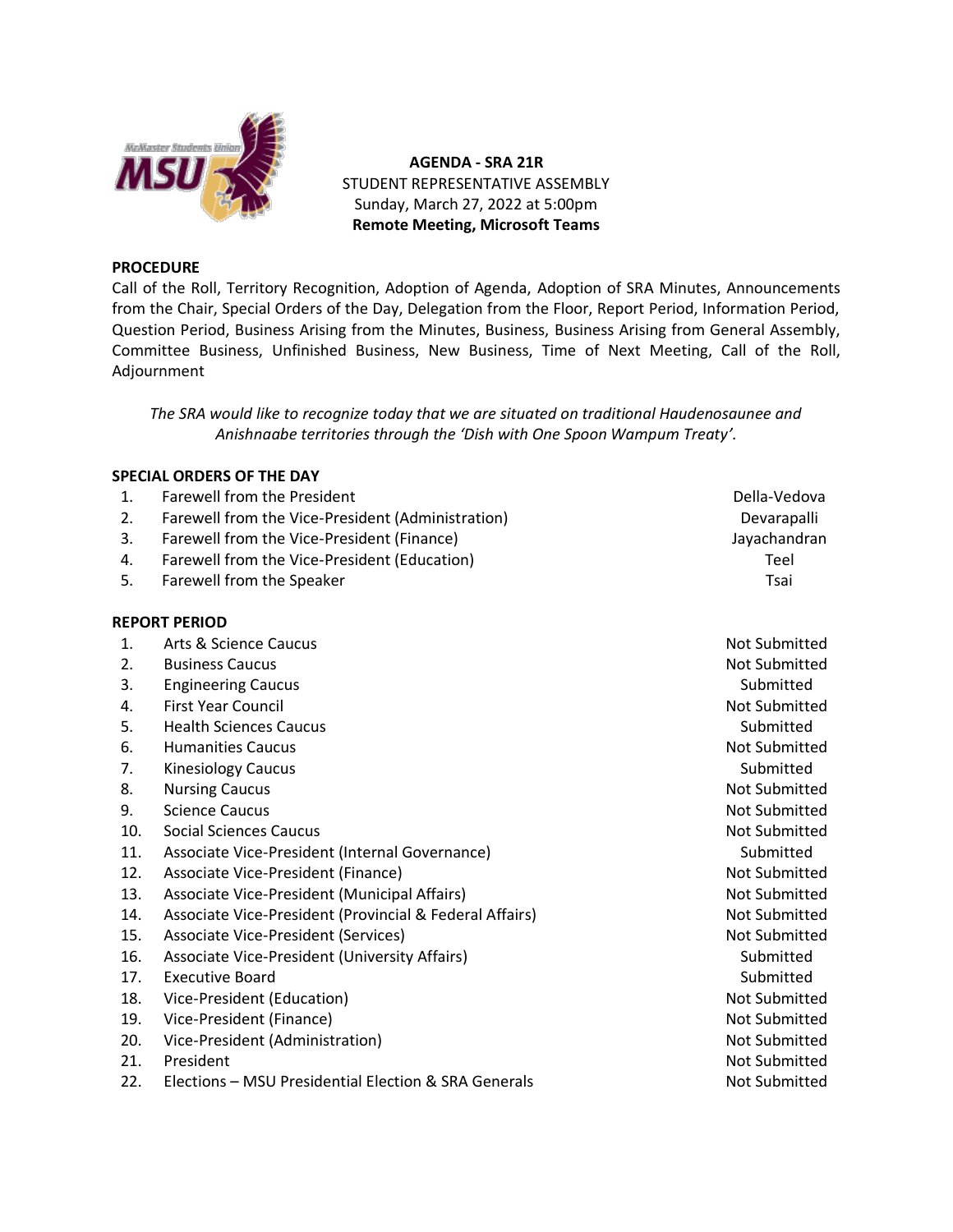## **BUSINESS**

- 1. Open Seats on Committees and Seats of Committees and Seats of Committees and Seats of Committees and Seats of Della-Vedova
- 2. Proposed Changes to **Operating Policy – WGEN** Devarapalli
- 3. Wage Review Committee Recommendations Speaker June 1986 and Mayachandran